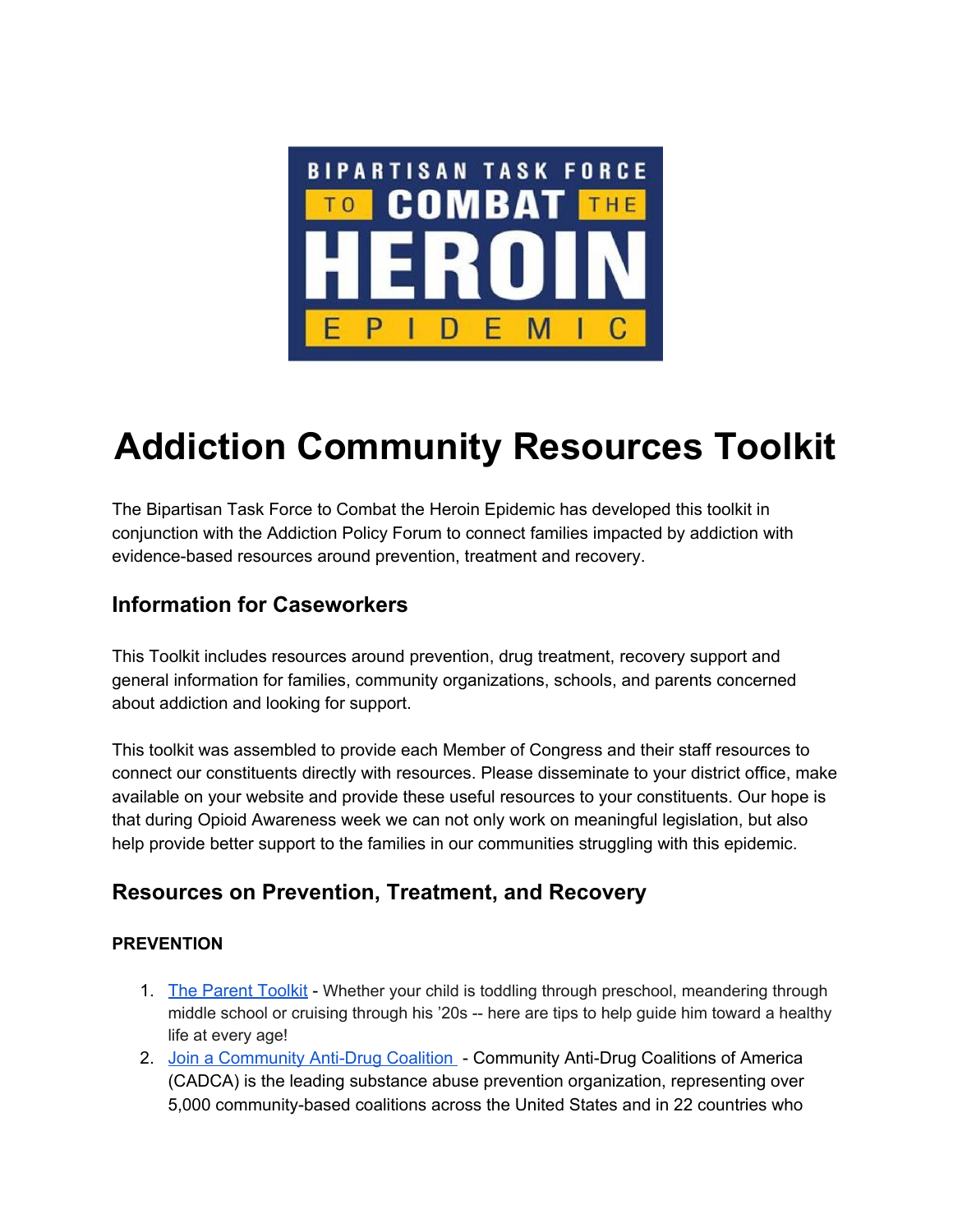work to create safe, healthy, and drug-free communities. CADCA's Membership Department is ready and able to connect you with our coalition network which reaches into every U.S. state and territory.

- 3. Free Online Course: ["Medicine](http://learning.cadca.org/) Safety: Drug Disposal and Storage"
- 4. 6 [Parenting](http://www.drugfree.org/resources/6-parenting-practices/) Practices 6 practices that will help you reduce the chances your child will develop a drug or alcohol problem.
- 5. How to [Connect](http://www.drugfree.org/the-parent-toolkit/connecting-with-your-kids/) with Your Kids Teens say that parents are the most important influence when it comes to drugs and alcohol. This link provides information for parents on how to bond with your teenagers as well as 8 ways to talk with your teen about drugs and alcohol.
- 6. Family [Checkup](https://www.drugabuse.gov/family-checkup) Highlight parenting skills that are important in preventing the initiation and progression of drug use among youth.
- 7. National Medicine Abuse Awareness Month and Online Toolkit for [Community](http://preventrxabuse.org/) Leaders CADCA's online prescription drug abuse prevention toolkit introduces facts, strategies, and tools to prevent and reduce teen prescription drug abuse in your communities.
- 8. SAMHSA Parent [Resources](http://www.samhsa.gov/underage-drinking/parent-resources) Underage Drinking Check out these resources to help you start—and keep up—the conversation about the dangers of drinking alcohol at a young age.
- 9. Teen [engagement](http://www.abovetheinfluence.com/) Resources to help teens live "Above the Influence" and learn the facts about drugs and alcohol.
- 10. The [Medicine](http://www.medicineabuseproject.org/) Abuse Project The Medicine Abuse Project website includes information about prevention of prescription drug abuse, painkiller addiction, and over-the-counter (OTC) medicine abuse. It provides information about how to dispose of medicine and how to safeguard the medicine in your home, as well as lists medicine abuse facts and includes comprehensive information about the most abused prescription drugs.

### **CHILDREN PARENTAL SUBSTANCE USE**

- 1. Children of [Alcoholics](http://www.nacoa.org/pdfs/kit4parentsweb.pdf) Kit for Parents The National Association for Children of Alcoholics (NACoA) has assembled this kit to help you and your children learn more about this disease and to provide information for you about resources others have found to be helpful.
- 2. Find Al-Anon Al-Anon is a network of support groups for friends and families of problem drinkers. This link provides information on how to tell if someone's problem drinking is affecting you and resources available for support.
- 3. Find [Alateen](http://www.alateen.org/) Alateen is a fellowship of young Al-Anon members, usually teenagers, whose lives have been affected by someone else's drinking. Alateen groups are sponsored by Al-Anon members who help the group to stay on track. Alateens come together to share experiences, strength, and hope with each other, discuss difficulties learn effective ways to cope with problems, encourage one another, help each other understand the principles of the Al-Anon program, learn how to use the Twelve Steps and Alateen's Twelve Traditions.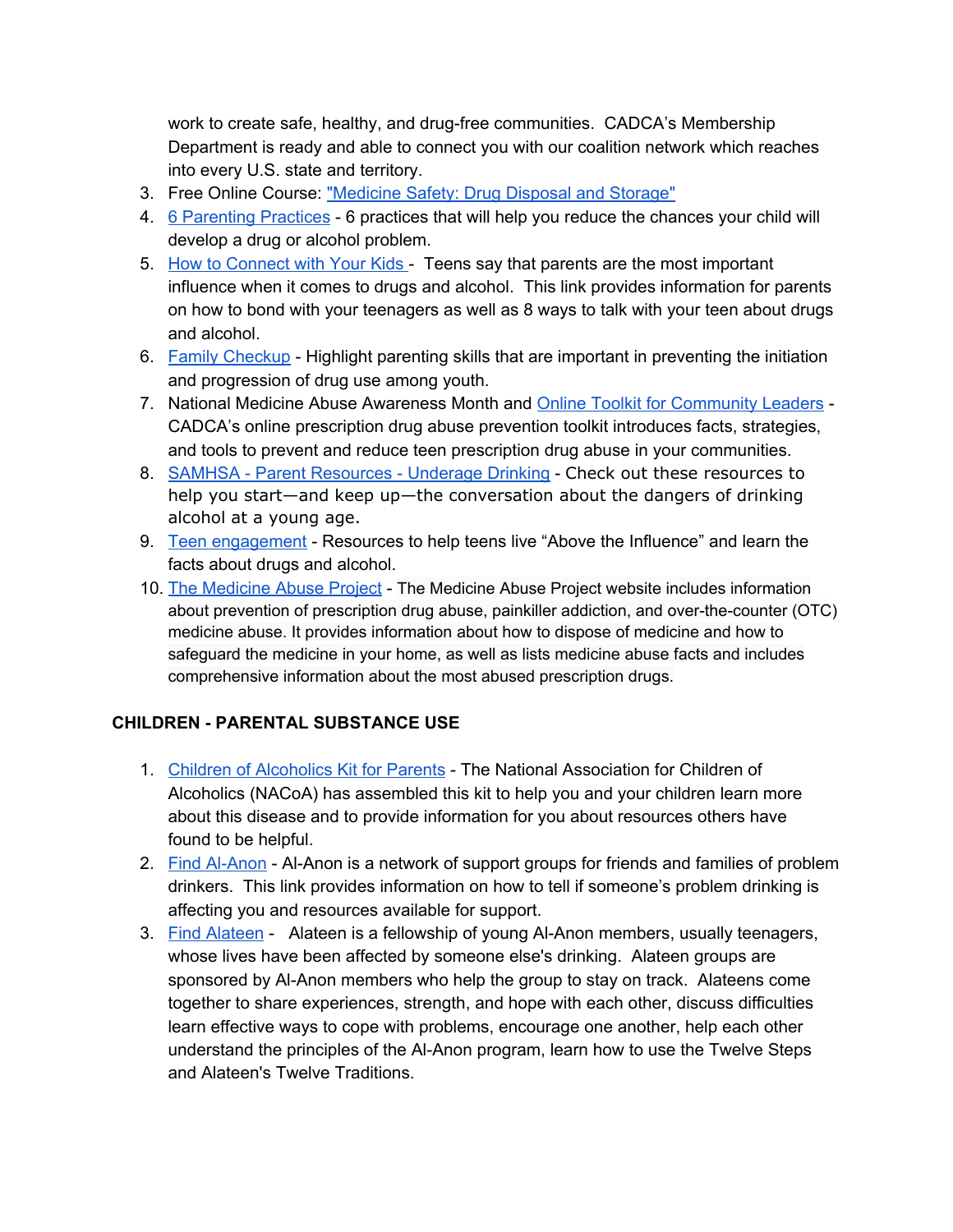### **TREATMENT**

- 1. [Behavioral](https://findtreatment.samhsa.gov/) Health Treatment Services Locator A confidential and anonymous source of information for persons seeking treatment facilities in the United States or U.S. Territories for substance abuse/addiction and/or mental health problems.
- 2. Find a [Behavioral](http://www.thenationalcouncil.org/providers/) Health Provider A comprehensive list of behavioral health providers throughout the country.
- 3. Find an Addiction [Psychiatrist](http://www.aaap.org/patient-resources/find-a-specialist/) The AAAP (American Academy of Addiction Psychiatry) Patient Referral Program (or Physician Locator) is a listing of AAAP Members by state for quick and easy navigation and referrals.
- 4. Finding Quality Addiction [Treatment](http://www.centeronaddiction.org/sites/default/files/files/Final-patient-guide-april-2016.pdf) Whether you are seeking help for yourself or for a friend, family member or someone you know, this guide will point you toward the best quality treatment. Depending on where you live, your treatment options may be limited, but that doesn't mean you should ever go without treatment.
- 5. [Intervention](http://www.drugfree.org/resources/intervention-e-book-what-to-do-if-your-child-is-drinking-or-using-drugs/) eBook: What to do if your child is drinking or using drugs This e-book answers parents' most pressing questions about [confronting](http://www.drugfree.org/resources/intervention-e-book-what-to-do-if-your-child-is-drinking-or-using-drugs/) their child about his or her [use.](http://www.drugfree.org/resources/intervention-e-book-what-to-do-if-your-child-is-drinking-or-using-drugs/)
- 6. Medication-Assisted Treatment (MAT) E-book This eBook will help you learn more about medication-assisted treatment – what it is, how it's used, where to find it and how you can best support your child through treatment.
- 7. National Institute of Drug Abuse: [Treatment](https://www.drugabuse.gov/related-topics/treatment) Drug addiction is a chronic disease characterized by compulsive, or uncontrollable, drug seeking and use despite harmful consequences and changes in the brain, which can be long lasting. These changes in the brain can lead to the harmful behaviors seen in people who use drugs. Drug addiction is also a relapsing disease. Relapse is the return to drug use after an attempt to stop[.](http://www.drugfree.org/wp-content/uploads/2014/05/MAT_EBOOK_2014v2.pdf)
- 8. [Patient](http://www.casacolumbia.org/addiction-treatment/patient-guide) Guide The National Center on Addiction and Substance Abuse's step-by-step guide was created to help you navigate the vast amount of information—and misinformation—about finding addiction treatment and the questions that may arise along your journey[.](http://www.casacolumbia.org/addiction-treatment/patient-guide)
- 9. Questions to Ask [Treatment](http://drugfree.scdn1.secure.raxcdn.com/wp-content/uploads/2014/05/questions_to_ask_treatment_programs_and_staff.pdf) Programs This list of questions can help guide your conversation with treatment program staff in helping you decide which program is the best fit for your child and family.
- 10. [SAMHSA's](http://www.samhsa.gov/find-help/national-helpline) National Helpline SAMHSA's National Helpline (also known as the Treatment Referral Routing Service) is a confidential, free, 24-hour-a-day, 365-day-a-year, information service, in English and Spanish, for individuals and family members facing mental health and/or substance use disorders[.](http://www.samhsa.gov/find-help/national-helpline)
- 11. [Treatment](http://www.drugfree.org/resources/drug-alcohol-abuse-treatment-how-to-find-the-right-help-for-your-child-with/) eBook: How to find the right help for your child with a drug or alcohol problem - Our Treatment e-book (pdf) has all the facts you need to know so that you can get the right help for your child. You will learn what alcohol and drug abuse treatment is, how to pay for treatment, how to get your child to start treatment and what you can do to help yourself and your family cope with the challenges you're facing.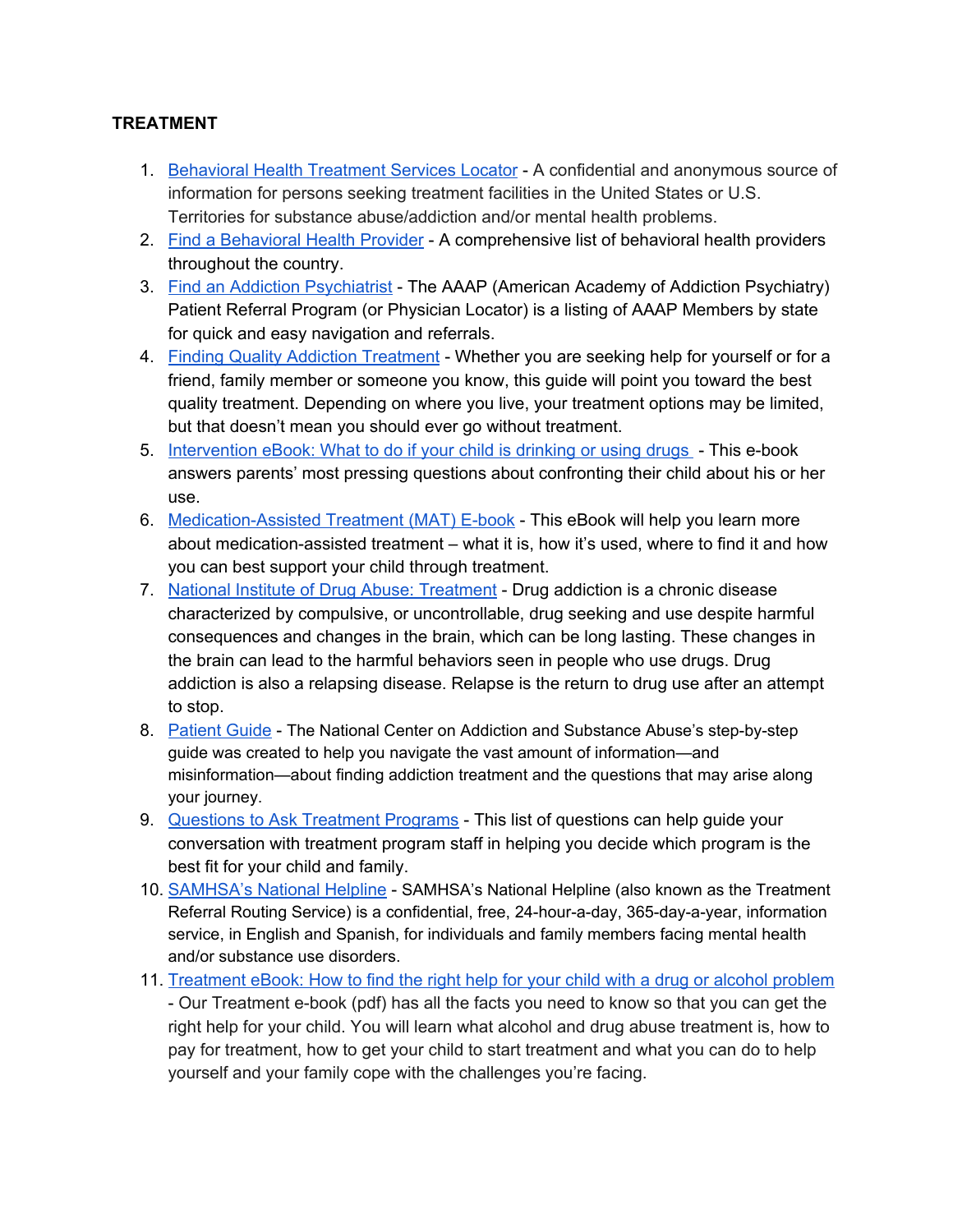### **RECOVERY**

- 1. [Continuing](http://continuingcare.drugfree.org/) Care A Parent's Guide to Your Teen's Recovery from Substance Abuse
- 2. Find [Local](http://www.aa.org/pages/en_US/find-local-aa) A.A. Find local Alcoholics Anonymous programs and meetings[.](http://www.aa.org/pages/en_US/find-local-aa)
- 3. Find [Local](https://www.na.org/meetingsearch/) N.A. Locate helplines and websites for local groups near you who can assist you in finding a meeting.
- 4. Find a Recovery Community [Organization](http://www.facesandvoicesofrecovery.org/who/regions) Locate local organizations providing peer recovery support services in recovery community centers and other diverse settings.
- 5. Guide to Mutual Aid [Resources](http://www.facesandvoicesofrecovery.org/guide/support/): Find a Support Group Mutual aid is the process of giving and receiving non-clinical and non-professional help to achieve long-term recovery from addiction. There are mutual aid groups for people seeking, initiating and sustaining their recovery and for their families and significant others.
- 6. Join an Association of Recovery Community [Organizations](http://www.facesandvoicesofrecovery.org/who/arco) Find a local recovery organization.
- 7. Locate an [Association](https://recoveryschools.org/toolkit/#1452233240240-22545dae-ecd0) of Recovery Schools Member School The map of school-based recovery support initiates from a broad market study conducted by The Stacie Mathewson Foundation on behalf of the Association of Recovery Schools. The goal is to paint a picture of the present landscape of schools that have a recovery support emphasis[.](http://www.recoveryschools.org/resources/recovery-asset-map)
- 8. Parent support [network](http://www.drugfree.org/community/parent-support-network/) The Parent Support Network at Partnership for Drug-Free Kids is a system of care for parents whose teen and young adult children are struggling with drugs and alcohol[.](http://www.drugfree.org/community/parent-support-network/)
- 9. Recovery [Residences](http://narronline.org/) Information about access to quality recovery residences through standards, support services, placement, education, research and advocacy.
- 10. Young People in [Recovery](http://youngpeopleinrecovery.org/locate-ypr-chapter/) Find a Chapter Find a Young People in Recovery chapter nearest to you with this map.

### **FACTS AND INFORMATION**

- 1. Drugs, Brains, and [Behavior:](https://d14rmgtrwzf5a.cloudfront.net/sites/default/files/soa_2014.pdf) The Science of Addiction Provides scientific information about the disease of drug addiction, including the many harmful consequences of drug abuse and the basic approaches that have been developed to prevent and treat the disease.
- 2. A Focus on Heroin & Opioids: From [Understanding](http://www.drugfree.org/heroin) to Action Information to understand the opioid epidemic and how to take action.
- 3. Drug Facts: [Heroin](https://d14rmgtrwzf5a.cloudfront.net/sites/default/files/drugfacts_heroin_10_14.pdf) Facts from the National Institute on Drug Abuse.
- 4. [Prescription](https://www.drugabuse.gov/drugs-abuse/prescription-drugs-cold-medicines) Drugs and Cold Medicines Some medications have psychoactive (mind-altering) properties and, because of that, are sometimes abused—that is, taken for reasons or in ways or amounts not intended by a doctor, or taken by someone other than the person for whom they are prescribed. In fact, prescription and over-the-counter (OTC) drugs are, after marijuana (and alcohol), the most commonly abused substances by Americans 14 and older.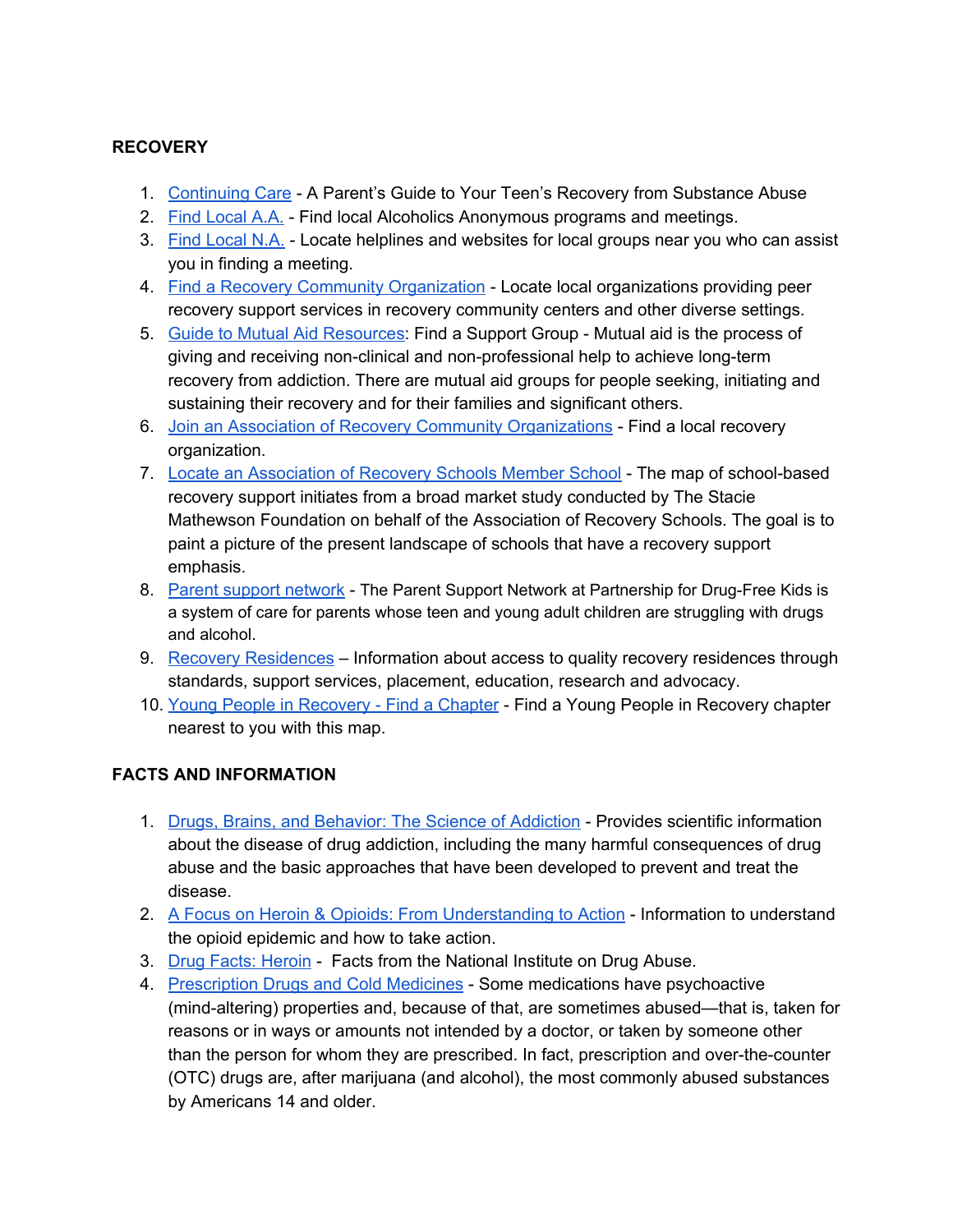- 5. [Prescription](https://d14rmgtrwzf5a.cloudfront.net/sites/default/files/rx_and_heroin_rrs_layout_final.pdf) Opioids and Heroin Facts on prescription opioids and heroin from the National Institute on Drug Abuse.
- 6. That's Right. Addiction is a Disease. [Video](https://www.youtube.com/watch?v=P--6LEbksds) Video presentation from the Partnership for Drug-Free Kids.
- 7. Rx and OTC Drug [Guide](http://medicineabuseproject.org/medicine) Teen medicine abuse is an epidemic one that is not poised to get better. But there are steps we can all take, starting with getting educated about the types of medicine that teens frequently abuse, you can take the first step in helping to end medicine abuse. Here, you can learn about the prescription and over-the-counter drugs that teens are most commonly abusing, including what they look like, their street or slang names, how they're taken and what the potential side effects are.
- 8. The Teen [Brain](http://www.drugfree.org/why-do-teens-act-this-way/) Scientists are beginning to learn that it takes a brain about 25 years to fully develop, and that a huge burst of development happens during adolescence. That burst can explain a lot of unpredictable – and sometimes risky – teen behavior.

## **Helplines**

### *SAMHSA's National Helpline*

SAMHSA's National Helpline (also known as the Treatment Referral Routing Service) is a confidential, free, 24-hour-a-day, 365-day-a-year, information service, in English and Spanish, for individuals and family members facing mental health and/or substance use disorders. This service provides referrals to local treatment facilities, support groups, and community-based organizations. Callers can also order free publications and other information. Call 1-800-662-HELP (4357) [o](http://findtreatment.samhsa.gov/)r visit the online [treatment](http://findtreatment.samhsa.gov/) locators.

### *Partnership for Drug-Free Kids Helpline*

1-855-DRUGFREE is a toll-free, national Helpline for parents whose children are abusing drugs or alcohol take effective action to support their loved one. The Helpline is staffed by trained and caring, bilingual, master's-level parent support specialists. Their job is to talk confidentially with callers and share information to help.

*Community AntiDrug Coalition of America Technical Assistance Hotline*

1-800-54-CADCA, Ext. 240

### **Sample Constituent Letter**

Dear [NAME],

Thank you for contacting my office and sharing your concerns about addiction issues. As you know, too many families in our district and across our country are affected by addiction. We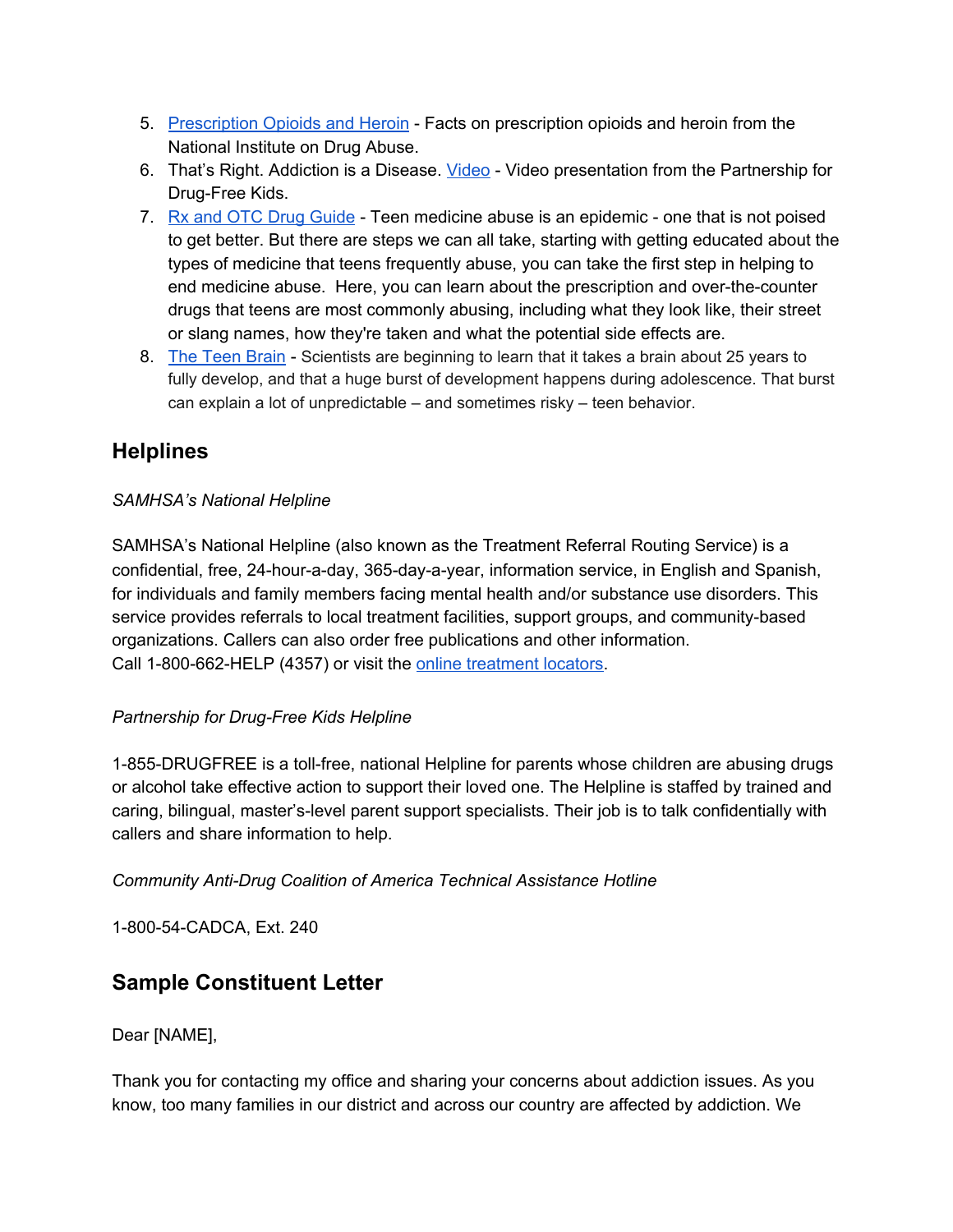have worked with leaders in evidence-based prevention, treatment, and recovery fields to provide you with the best resources currently available. Over 50 million families are impacted by addiction, reaching every community in the country, and we are working diligently to address this epidemic from the local level up.

Below are links to several resources I hope can assist your family. These are divided into three primary categories: prevention, treatment and recovery. There are also several hotlines you can call for assistance, available 24 hours a day.

#### **PREVENTION**

- Free Online Course: ["Medicine](http://learning.cadca.org/) Safety: Drug Disposal and Storage"
- Join a [Community](http://www.cadca.org/webform/join-existing-coalition) Anti-Drug Coalition
- The [Parent](http://www.drugfree.org/the-parent-toolkit/age-by-age-advice/) Toolkit

#### **TREATMENT**

- Find a [Behavioral](http://www.thenationalcouncil.org/providers/) Health Provider
- [Intervention](http://www.drugfree.org/resources/intervention-e-book-what-to-do-if-your-child-is-drinking-or-using-drugs/) eBook: What to do if your child is drinking or using drugs
- [Patient](http://www.casacolumbia.org/addiction-treatment/patient-guide) Guide
- Questions to Ask [Treatment](http://drugfree.scdn1.secure.raxcdn.com/wp-content/uploads/2014/05/questions_to_ask_treatment_programs_and_staff.pdf) Programs
- [SAMHSA's](http://www.samhsa.gov/find-help/national-helpline) National Helpline
- [Treatment](http://www.drugfree.org/resources/drug-alcohol-abuse-treatment-how-to-find-the-right-help-for-your-child-with/) eBook: How to find the right help for your child with a drug or alcohol problem

### **RECOVERY**

- Find [Local](http://www.aa.org/pages/en_US/find-local-aa) A.A.
- Association of Recovery Community [Organizations](http://www.facesandvoicesofrecovery.org/who/arco)
- Young People in [Recovery](http://youngpeopleinrecovery.org/locate-ypr-chapter/) Find a Chapter

[CLOSING]

Sincerely,

### **Acknowledgments**

Special thanks to the following organizations for their assistance in compiling these resources for House Congressional Districts:

Addiction Policy Forum [www.addictionpolicy.org](http://www.addictionpolicy.org/) Community Anti-Drug Coalitions of America [www.cadca.org](http://www.cadca.org/) Partnership for Drug-Free Kids [www.drugfree.org](http://www.drugfree.org/)